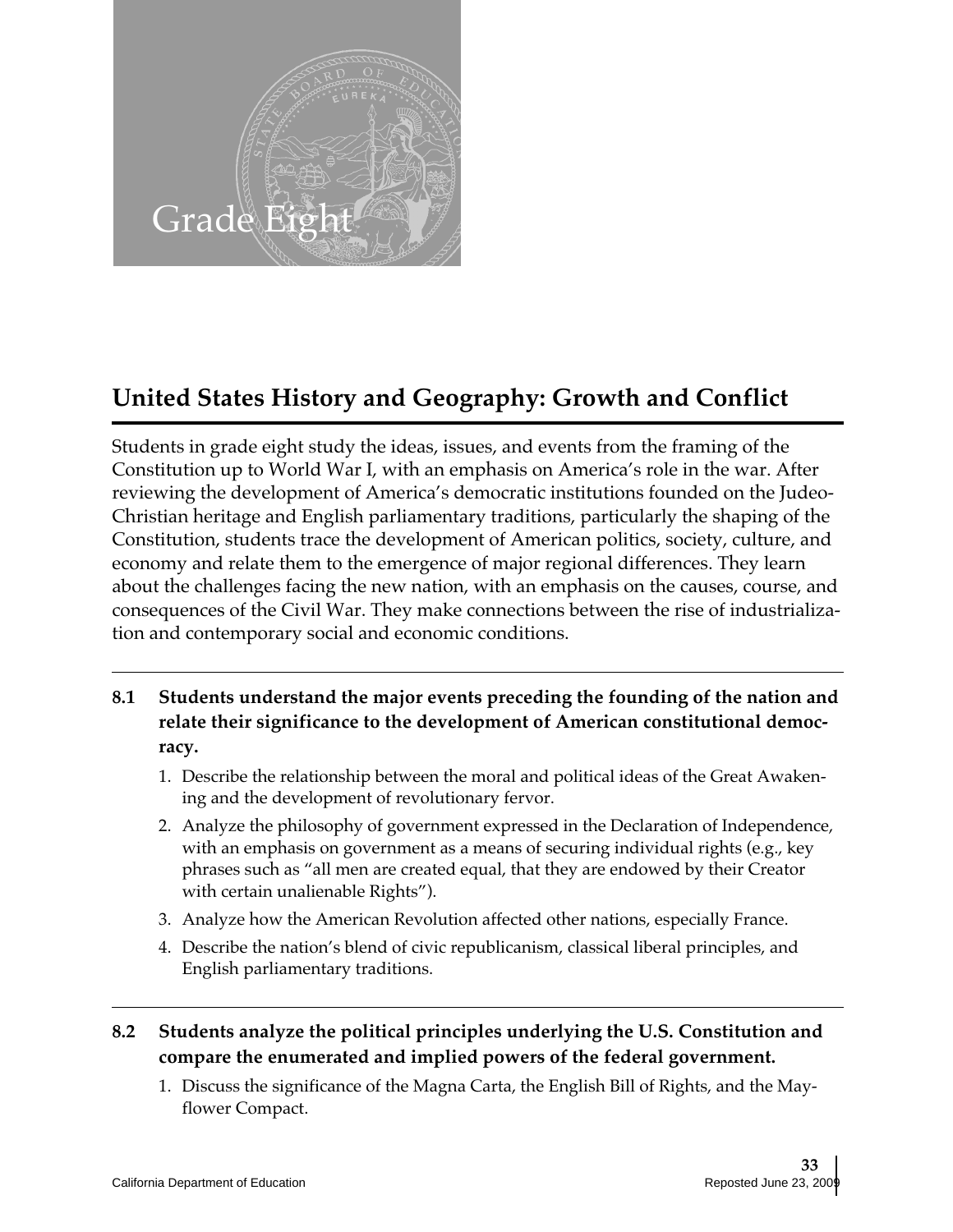- 2. Analyze the Articles of Confederation and the Constitution and the success of each in implementing the ideals of the Declaration of Independence.
- 3. Evaluate the major debates that occurred during the development of the Constitution and their ultimate resolutions in such areas as shared power among institutions, divided state-federal power, slavery, the rights of individuals and states (later addressed by the addition of the Bill of Rights), and the status of American Indian nations under the commerce clause.
- 4. Describe the political philosophy underpinning the Constitution as specified in the *Federalist Papers* (authored by James Madison, Alexander Hamilton, and John Jay) and the role of such leaders as Madison, George Washington, Roger Sherman, Gouverneur Morris, and James Wilson in the writing and ratification of the Constitution.
- 5. Understand the significance of Jefferson's Statute for Religious Freedom as a forerunner of the First Amendment and the origins, purpose, and differing views of the founding fathers on the issue of the separation of church and state.
- 6. Enumerate the powers of government set forth in the Constitution and the fundamental liberties ensured by the Bill of Rights.
- 7. Describe the principles of federalism, dual sovereignty, separation of powers, checks and balances, the nature and purpose of majority rule, and the ways in which the American idea of constitutionalism preserves individual rights.

## **8.3 Students understand the foundation of the American political system and the ways in which citizens participate in it.**

- 1. Analyze the principles and concepts codified in state constitutions between 1777 and 1781 that created the context out of which American political institutions and ideas developed.
- 2. Explain how the ordinances of 1785 and 1787 privatized national resources and transferred federally owned lands into private holdings, townships, and states.
- 3. Enumerate the advantages of a common market among the states as foreseen in and protected by the Constitution's clauses on interstate commerce, common coinage, and full-faith and credit.
- 4. Understand how the conflicts between Thomas Jefferson and Alexander Hamilton resulted in the emergence of two political parties (e.g., view of foreign policy, Alien and Sedition Acts, economic policy, National Bank, funding and assumption of the revolutionary debt).
- 5. Know the significance of domestic resistance movements and ways in which the central government responded to such movements (e.g., Shays' Rebellion, the Whiskey Rebellion).
- 6. Describe the basic law-making process and how the Constitution provides numerous opportunities for citizens to participate in the political process and to monitor and influence government (e.g., function of elections, political parties, interest groups).
- 7. Understand the functions and responsibilities of a free press.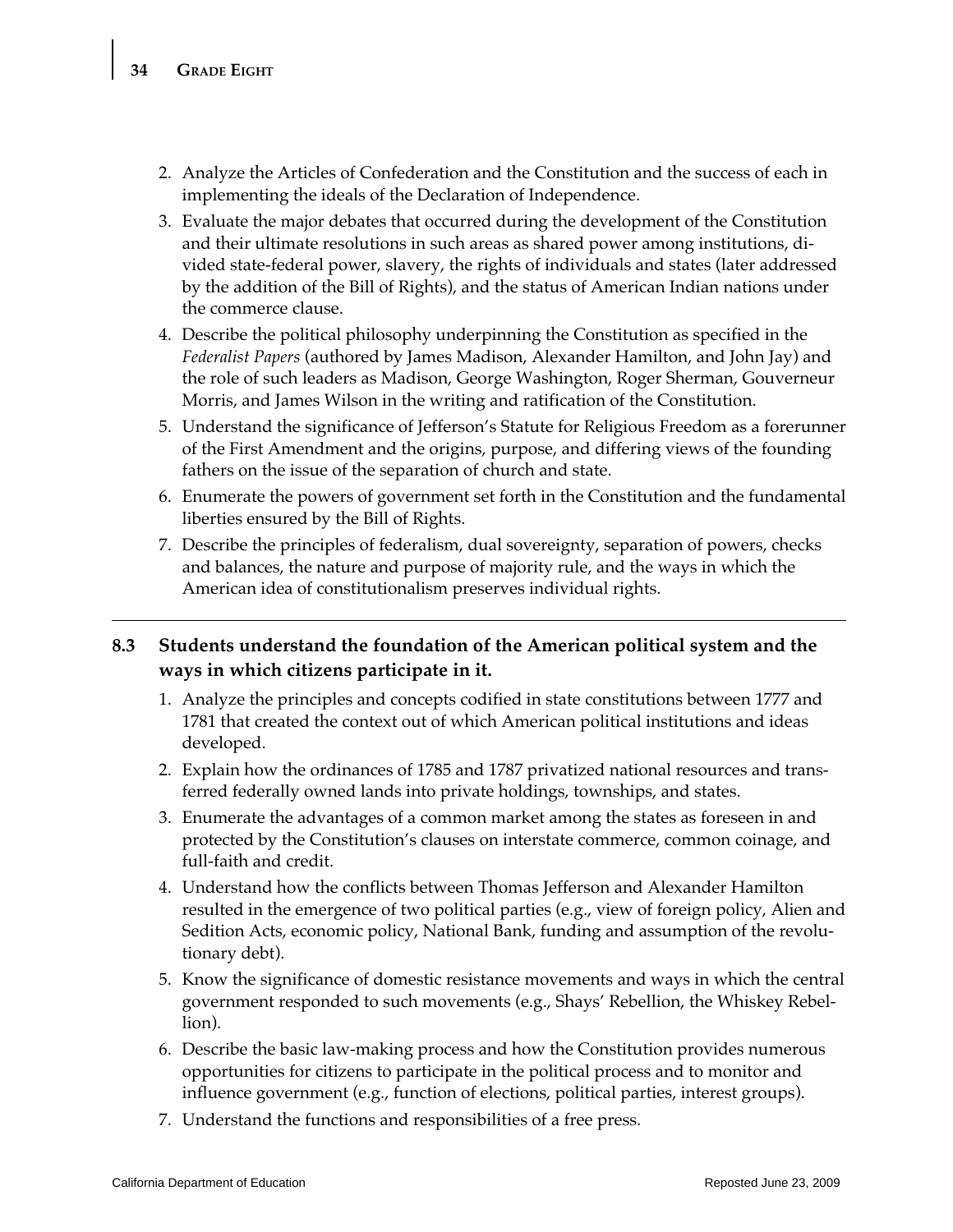#### **8.4 Students analyze the aspirations and ideals of the people of the new nation.**

- 1. Describe the country's physical landscapes, political divisions, and territorial expansion during the terms of the first four presidents.
- 2. Explain the policy significance of famous speeches (e.g., Washington's Farewell Address, Jefferson's 1801 Inaugural Address, John Q. Adams's Fourth of July 1821 Address).
- 3. Analyze the rise of capitalism and the economic problems and conflicts that accompanied it (e.g., Jackson's opposition to the National Bank; early decisions of the U.S. Supreme Court that reinforced the sanctity of contracts and a capitalist economic system of law).
- 4. Discuss daily life, including traditions in art, music, and literature, of early national America (e.g., through writings by Washington Irving, James Fenimore Cooper).

## **8.5 Students analyze U.S. foreign policy in the early Republic.**

- 1. Understand the political and economic causes and consequences of the War of 1812 and know the major battles, leaders, and events that led to a final peace.
- 2. Know the changing boundaries of the United States and describe the relationships the country had with its neighbors (current Mexico and Canada) and Europe, including the influence of the Monroe Doctrine, and how those relationships influenced westward expansion and the Mexican-American War.
- 3. Outline the major treaties with American Indian nations during the administrations of the first four presidents and the varying outcomes of those treaties.

## **8.6 Students analyze the divergent paths of the American people from 1800 to the mid-1800s and the challenges they faced, with emphasis on the Northeast.**

- 1. Discuss the influence of industrialization and technological developments on the region, including human modification of the landscape and how physical geography shaped human actions (e.g., growth of cities, deforestation, farming, mineral extraction).
- 2. Outline the physical obstacles to and the economic and political factors involved in building a network of roads, canals, and railroads (e.g., Henry Clay's American System).
- 3. List the reasons for the wave of immigration from Northern Europe to the United States and describe the growth in the number, size, and spatial arrangements of cities (e.g., Irish immigrants and the Great Irish Famine).
- 4. Study the lives of black Americans who gained freedom in the North and founded schools and churches to advance their rights and communities.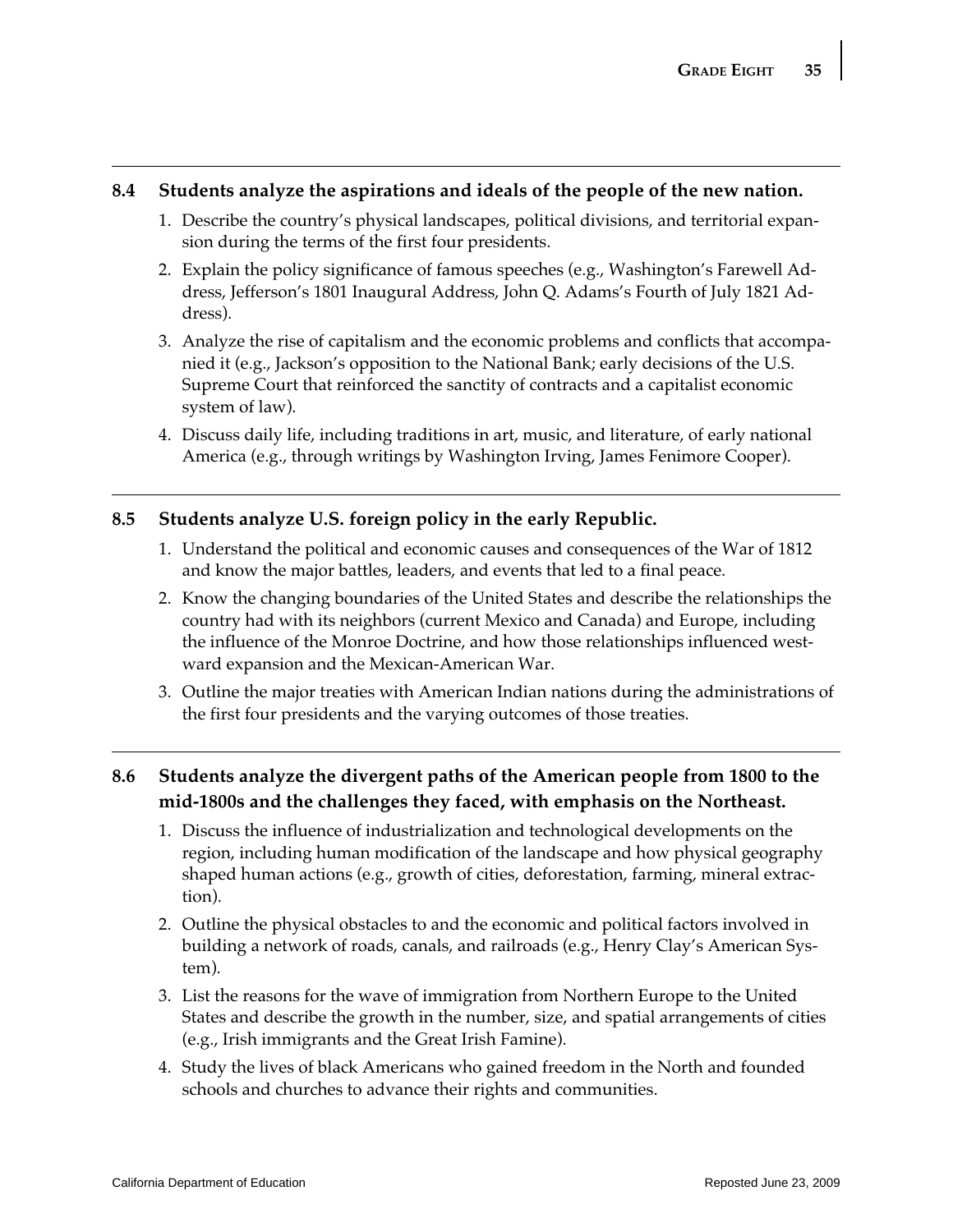- 5. Trace the development of the American education system from its earliest roots, including the roles of religious and private schools and Horace Mann's campaign for free public education and its assimilating role in American culture.
- 6. Examine the women's suffrage movement (e.g., biographies, writings, and speeches of Elizabeth Cady Stanton, Margaret Fuller, Lucretia Mott, Susan B. Anthony).
- 7. Identify common themes in American art as well as transcendentalism and individualism (e.g., writings about and by Ralph Waldo Emerson, Henry David Thoreau, Herman Melville, Louisa May Alcott, Nathaniel Hawthorne, Henry Wadsworth Longfellow).

## **8.7 Students analyze the divergent paths of the American people in the South from 1800 to the mid-1800s and the challenges they faced.**

- 1. Describe the development of the agrarian economy in the South, identify the locations of the cotton-producing states, and discuss the significance of cotton and the cotton gin.
- 2. Trace the origins and development of slavery; its effects on black Americans and on the region's political, social, religious, economic, and cultural development; and identify the strategies that were tried to both overturn and preserve it (e.g., through the writings and historical documents on Nat Turner, Denmark Vesey).
- 3. Examine the characteristics of white Southern society and how the physical environment influenced events and conditions prior to the Civil War.
- 4. Compare the lives of and opportunities for free blacks in the North with those of free blacks in the South.

## **8.8 Students analyze the divergent paths of the American people in the West from 1800 to the mid-1800s and the challenges they faced.**

- 1. Discuss the election of Andrew Jackson as president in 1828, the importance of Jacksonian democracy, and his actions as president (e.g., the spoils system, veto of the National Bank, policy of Indian removal, opposition to the Supreme Court).
- 2. Describe the purpose, challenges, and economic incentives associated with westward expansion, including the concept of Manifest Destiny (e.g., the Lewis and Clark expedition, accounts of the removal of Indians, the Cherokees' "Trail of Tears," settlement of the Great Plains) and the territorial acquisitions that spanned numerous decades.
- 3. Describe the role of pioneer women and the new status that western women achieved (e.g., Laura Ingalls Wilder, Annie Bidwell; slave women gaining freedom in the West; Wyoming granting suffrage to women in 1869).
- 4. Examine the importance of the great rivers and the struggle over water rights.
- 5. Discuss Mexican settlements and their locations, cultural traditions, attitudes toward slavery, land-grant system, and economies.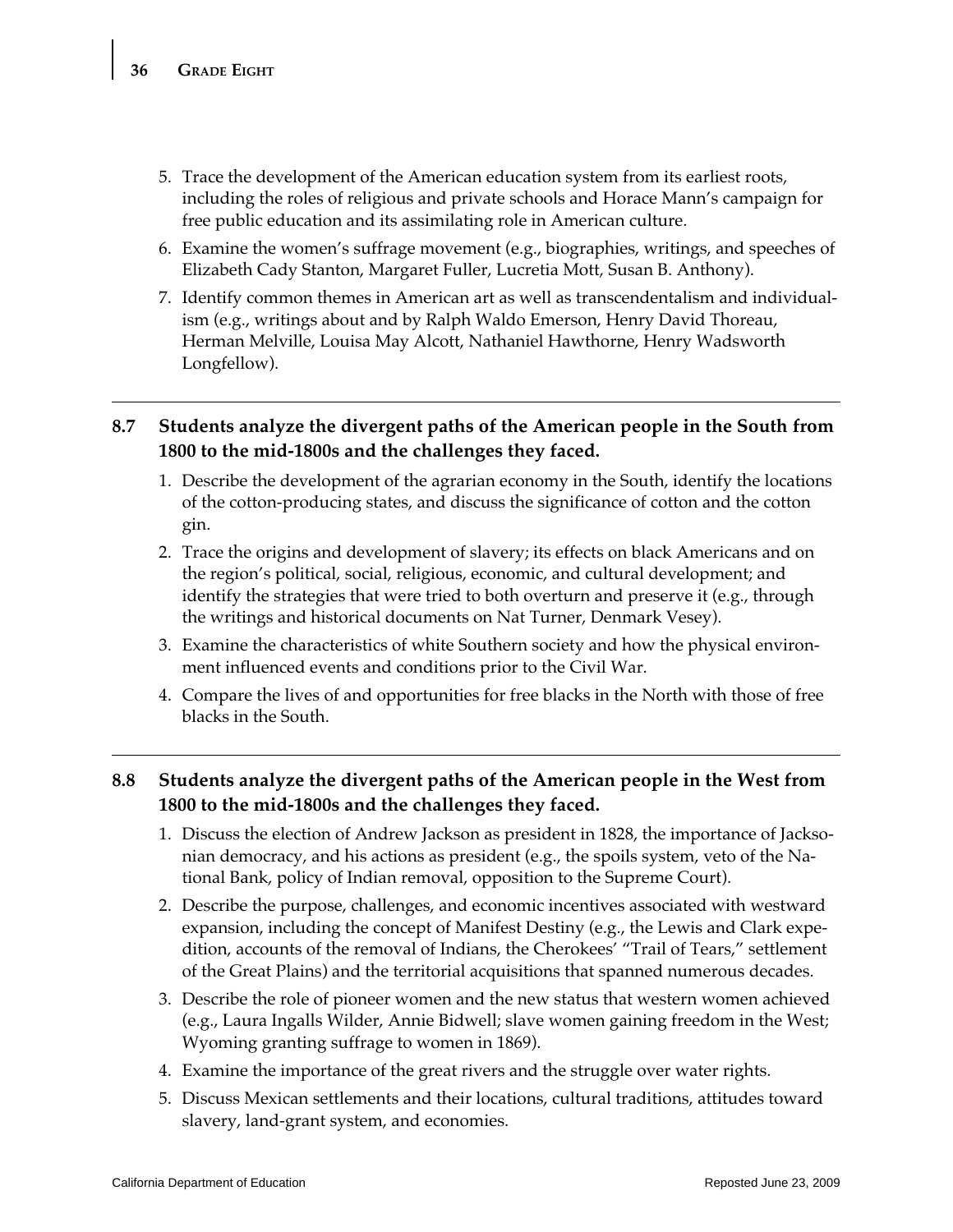6. Describe the Texas War for Independence and the Mexican-American War, including territorial settlements, the aftermath of the wars, and the effects the wars had on the lives of Americans, including Mexican Americans today.

## **8.9 Students analyze the early and steady attempts to abolish slavery and to realize the ideals of the Declaration of Independence.**

- 1. Describe the leaders of the movement (e.g., John Quincy Adams and his proposed constitutional amendment, John Brown and the armed resistance, Harriet Tubman and the Underground Railroad, Benjamin Franklin, Theodore Weld, William Lloyd Garrison, Frederick Douglass).
- 2. Discuss the abolition of slavery in early state constitutions.
- 3. Describe the significance of the Northwest Ordinance in education and in the banning of slavery in new states north of the Ohio River.
- 4. Discuss the importance of the slavery issue as raised by the annexation of Texas and California's admission to the union as a free state under the Compromise of 1850.
- 5. Analyze the significance of the States' Rights Doctrine, the Missouri Compromise (1820), the Wilmot Proviso (1846), the Compromise of 1850, Henry Clay's role in the Missouri Compromise and the Compromise of 1850, the Kansas-Nebraska Act (1854), the *Dred Scott* v. *Sandford* decision (1857), and the Lincoln-Douglas debates (1858).
- 6. Describe the lives of free blacks and the laws that limited their freedom and economic opportunities.

## **8.10 Students analyze the multiple causes, key events, and complex consequences of the Civil War.**

- 1. Compare the conflicting interpretations of state and federal authority as emphasized in the speeches and writings of statesmen such as Daniel Webster and John C. Calhoun.
- 2. Trace the boundaries constituting the North and the South, the geographical differences between the two regions, and the differences between agrarians and industrialists.
- 3. Identify the constitutional issues posed by the doctrine of nullification and secession and the earliest origins of that doctrine.
- 4. Discuss Abraham Lincoln's presidency and his significant writings and speeches and their relationship to the Declaration of Independence, such as his "House Divided" speech (1858), Gettysburg Address (1863), Emancipation Proclamation (1863), and inaugural addresses (1861 and 1865).
- 5. Study the views and lives of leaders (e.g., Ulysses S. Grant, Jefferson Davis, Robert E. Lee) and soldiers on both sides of the war, including those of black soldiers and regiments.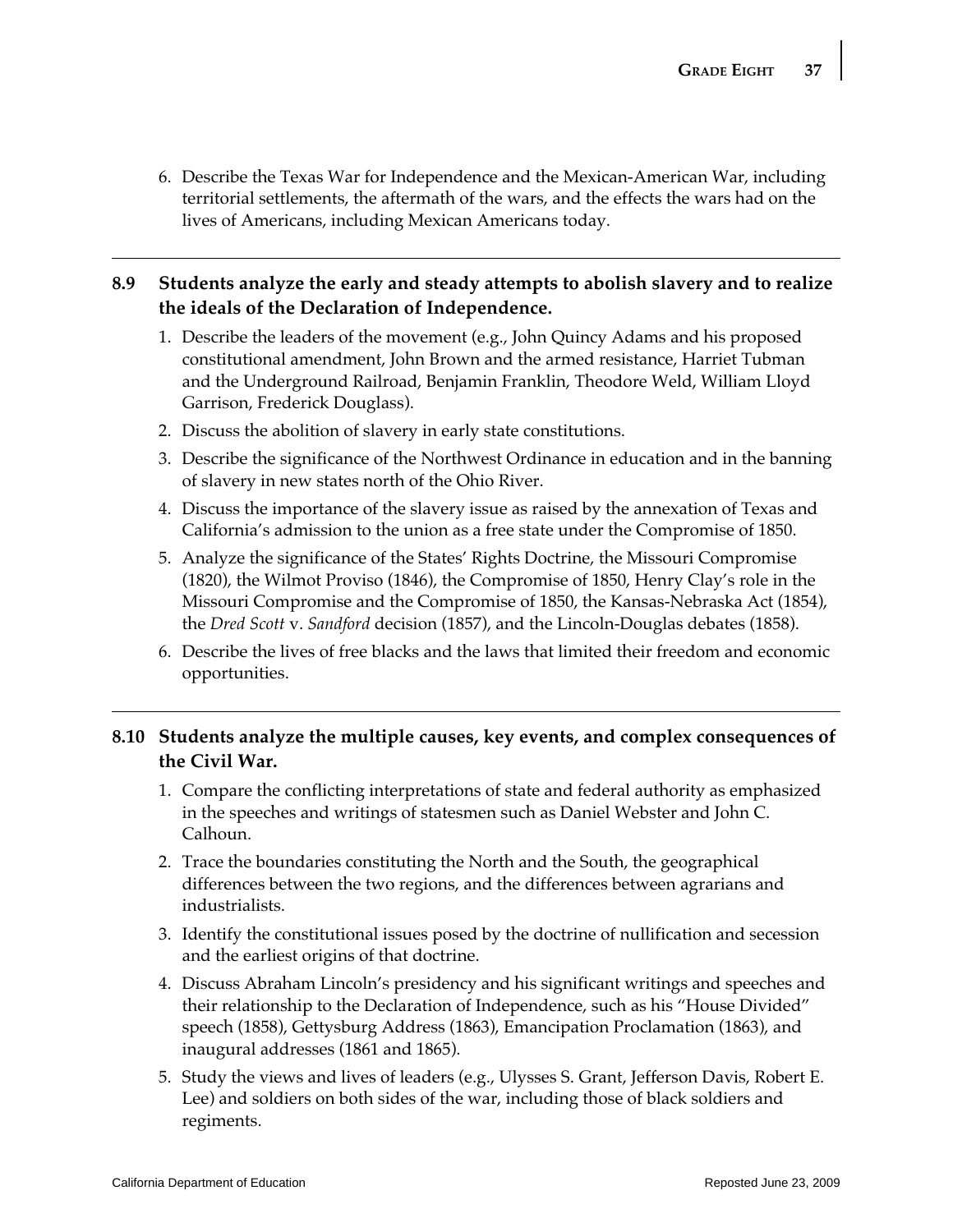- 6. Describe critical developments and events in the war, including the major battles, geographical advantages and obstacles, technological advances, and General Lee's surrender at Appomattox.
- 7. Explain how the war affected combatants, civilians, the physical environment, and future warfare.

#### **8.11 Students analyze the character and lasting consequences of Reconstruction.**

- 1. List the original aims of Reconstruction and describe its effects on the political and social structures of different regions.
- 2. Identify the push-pull factors in the movement of former slaves to the cities in the North and to the West and their differing experiences in those regions (e.g., the experiences of Buffalo Soldiers).
- 3. Understand the effects of the Freedmen's Bureau and the restrictions placed on the rights and opportunities of freedmen, including racial segregation and "Jim Crow" laws.
- 4. Trace the rise of the Ku Klux Klan and describe the Klan's effects.
- 5. Understand the Thirteenth, Fourteenth, and Fifteenth Amendments to the Constitution and analyze their connection to Reconstruction.

## **8.12 Students analyze the transformation of the American economy and the changing social and political conditions in the United States in response to the Industrial Revolution.**

- 1. Trace patterns of agricultural and industrial development as they relate to climate, use of natural resources, markets, and trade and locate such development on a map.
- 2. Identify the reasons for the development of federal Indian policy and the wars with American Indians and their relationship to agricultural development and industrialization.
- 3. Explain how states and the federal government encouraged business expansion through tariffs, banking, land grants, and subsidies.
- 4. Discuss entrepreneurs, industrialists, and bankers in politics, commerce, and industry (e.g., Andrew Carnegie, John D. Rockefeller, Leland Stanford).
- 5. Examine the location and effects of urbanization, renewed immigration, and industrialization (e.g., the effects on social fabric of cities, wealth and economic opportunity, the conservation movement).
- 6. Discuss child labor, working conditions, and laissez-faire policies toward big business and examine the labor movement, including its leaders (e.g., Samuel Gompers), its demand for collective bargaining, and its strikes and protests over labor conditions.